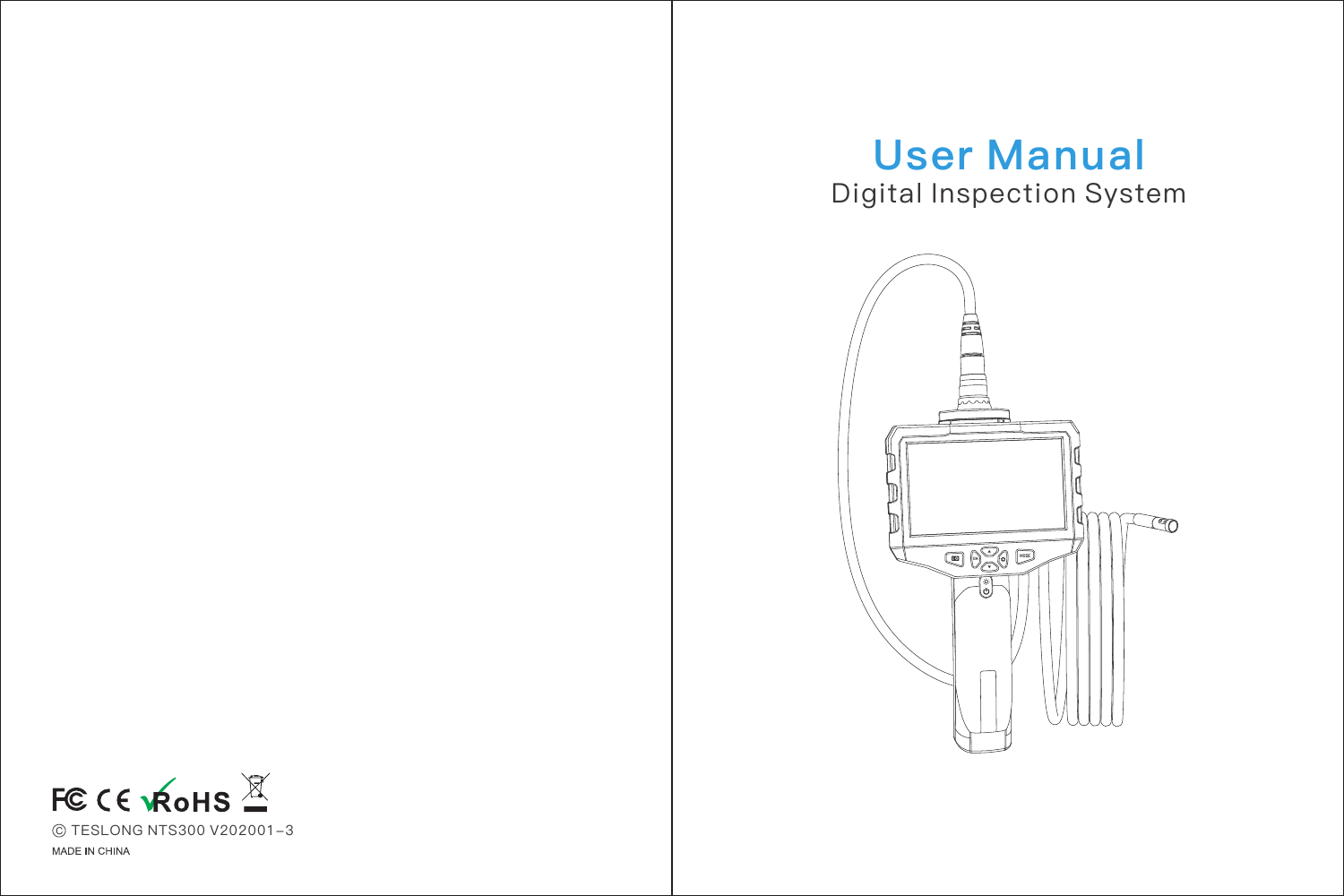

| English 201-07               |       |
|------------------------------|-------|
| Deutsch <u>- 2008 - 2008</u> | 08~14 |
| 日本語 ———————————————— 15~21   |       |
| 中文 ———————————————— 22~27    |       |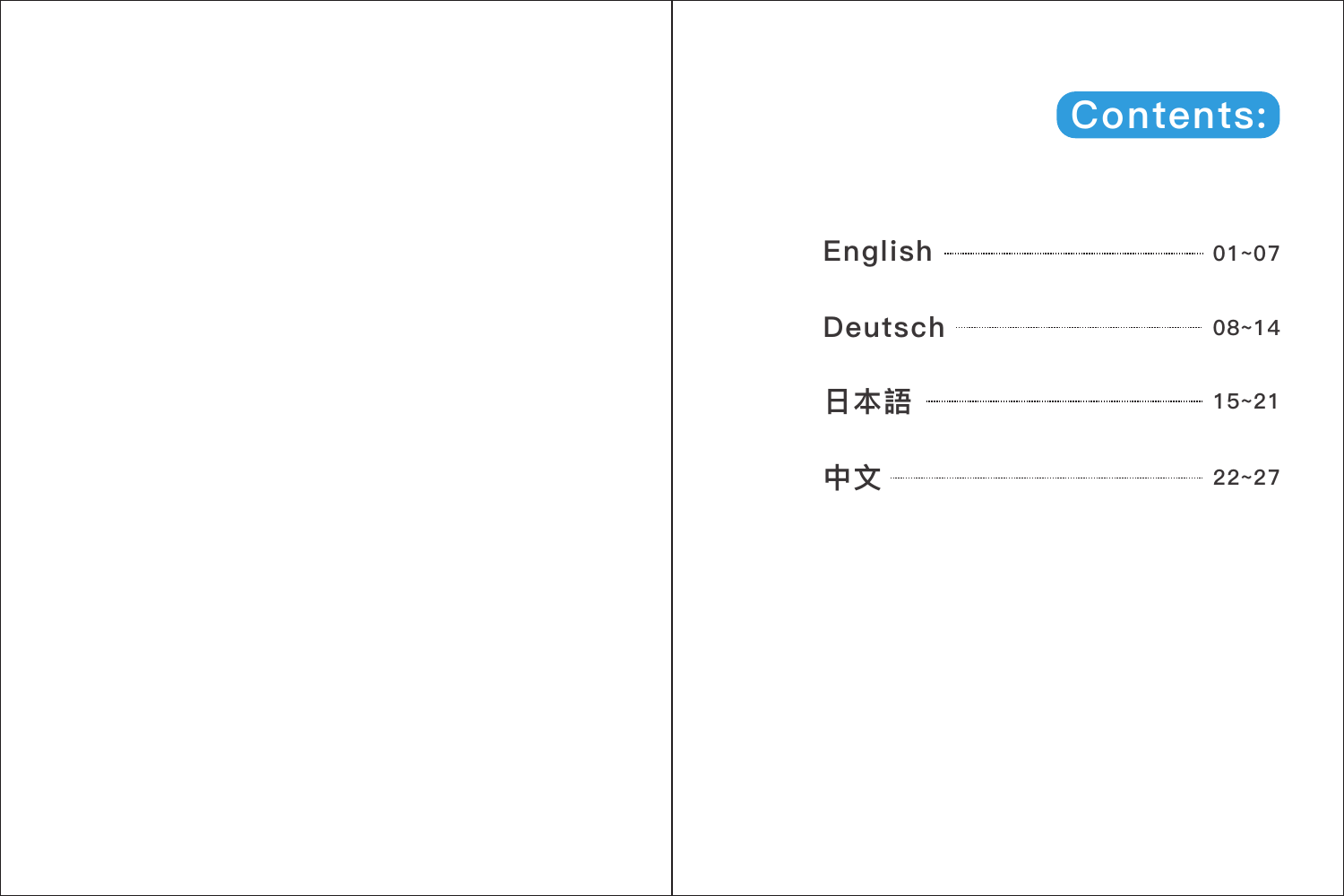### **Product Overview**

This new Digital Video Recording Endoscope is a portable, handheld, multifunctional inspection system featuring a 4.5' IPS HD display with powerful recording capability, users can capture images (JPG) or videos (MOV) on the TF card with 720P HD resolution. With ergonomic and robust design, users can control all the keys with one hand easily, and the adjustable handle offers extra comfort. In addition, the stainless steel shield and overall reinforced structures ensures stability under heavy duty.

The device has a small diameter probe with 6 adjustable LED lights, high performance camera module offering crystal clear output. Furthermore, it has an integrated CREE LED flash light for dark area working assistance.

# **Applications**

This premier tool is an economical solution for:

- Automotive / Diesel Repair and Maintenance.
- Inspection of hard-to-reach or hard-to-see area or equipment.
- Plumbing, construction, restoration applications.
- Science Education.
- Outdoor Exploration.

# **Features**

- View live inspection video instantly on the 4.5' IPS HD display.
- $\bullet$  720P high definition for image capture and video recording.
- 180° image flip monitor.
- High sensitivity for low-light HD camera chip in the tip.
- Cree LED flash assisting dark area work.
- Adjustable handle.

### **Safety**

 WARNING! Please read all safety warnings and all instructions before using this product. Failure to follow the warnings and instructions may result in electric shock, fire and serious injury.

- Keep the tool dry, clean, free from oil, water, gas or other materials causing corrosion.
- Keep work area clean and well lit.
- This appliance is not intended for use by persons with limited physical, sensory or mental capabilities.
- This appliance is not intended for medical use or personal inspection.
- Keep bystanders, children away while operating the tool.
- Do not overreach, keep proper footing and balance at all times.

# **Battery**

- Charge the device when the power button turns red, the red light blinks when charging and will be off when fully charged.
- Only use 5V indoor home use USB charger to charge the device.
- Please charge the device at least once every 3 months if it is left unused for a long time to prevent damage to the battery.

# **Maintenance**

- Always keep the camera lens clean.
- Should any other components not mentioned need to be replaced, please contact our service agents.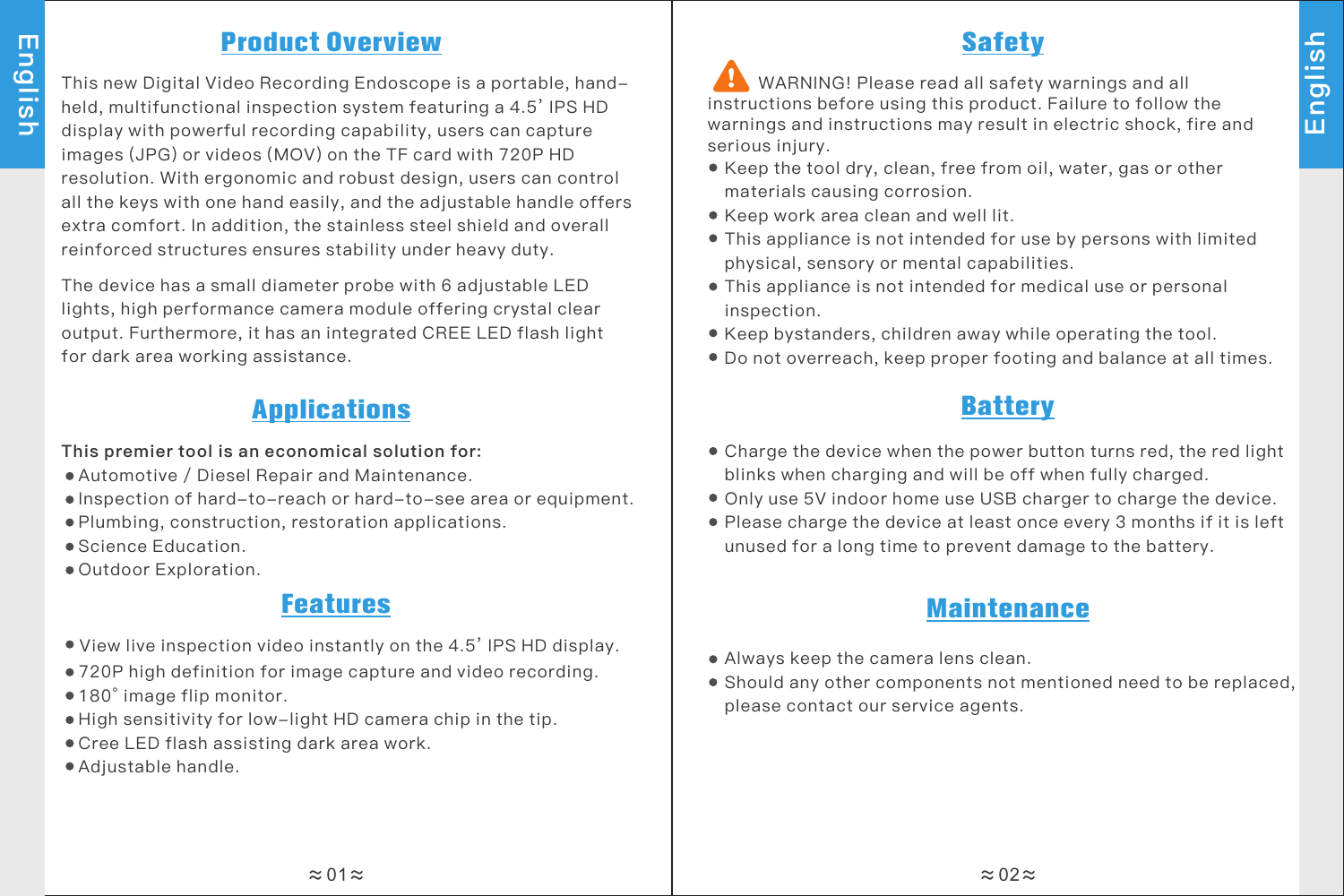# **Notices**



Long Press the power button to Power On or Power Off.Please remove the rubber protective cover before using this tool.



Please make sure  $\bigcirc$  the camera is connected to the monitor firmly and tightly, otherwise there will be noisy image on the screen. 2

When connecting a dual lens camera probe, please  ${\sf press}(2)$  this button to switch the front and side lenses.



Please check the battery level if you can not power on the device or there is noisy image on the screen.

 This product comes with a TF card and it's already within the device, you can press it to eject the TF card and use a card reader to see or copy the photos and videos taken by the endoscope.

Please notice that you can only take photos or record videos when a TF card is inserted to the device, otherwise you can only preview the video stream.



Insert card : Power off the device, open the cover on the backside of the monitor and insert the TF card according to this chart.

**1.** Please make sure the device is powered off before operating the TF card.

2. Please make sure the card is insert correctly.

3. This device requires Class 10 high speed TF card and it will not be able to work properly with Class 4 low speed card.

### **Instructions for use**

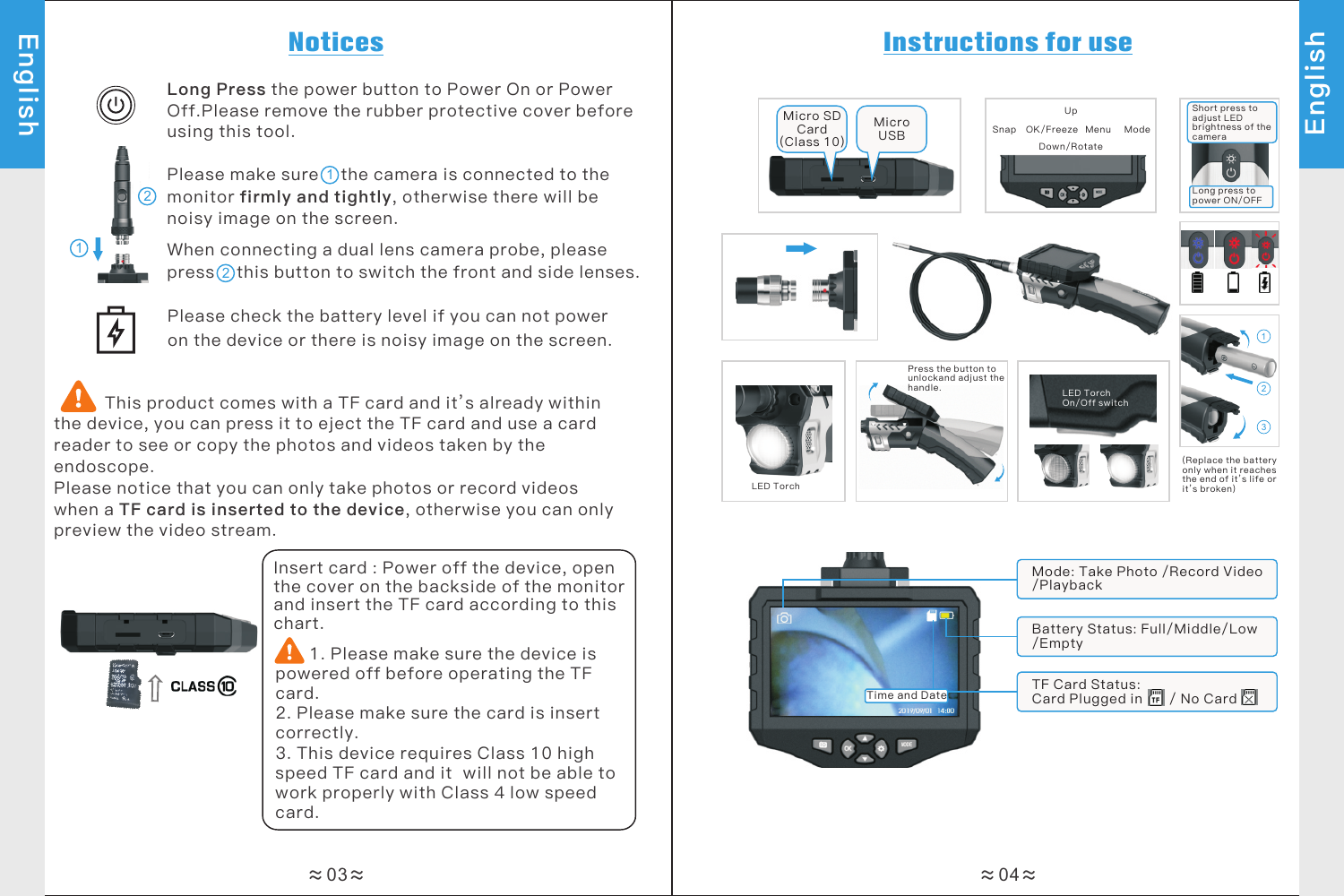

Click "MODE" button to switch the mode Photo **O** Video Playback  $\mathbb{D}$ Chick" $\blacksquare$ " in Photo/Video mode to take photos or record movie clip.

Pree"ok" button to freeze the screen and "<sup>"</sup>>"button to rotate screen.

向 (6) *C*. Resolution

Date Stamp

Shutter sound

In three different modes, press the " " button once to enter the settings menu of corresponding mode.

Click " $\blacktriangle$ " " $\blacktriangledown$ " button to select and "OK" button to save changes. corresponding mode: Resolution; Date Stamp; Shutter sound Photo mode: Resolution: Recording: Date Stamp Video mode:Delete;Protection; Slideshow

| 16<br>o"                        |  |
|---------------------------------|--|
| ( <sup>I</sup> ) Auto Power off |  |
| Language                        |  |
| <b>■ Date/Time</b>              |  |
| प्री Format                     |  |
| 5 Default Setting               |  |
| Version                         |  |
|                                 |  |

In any mode, press the " $\{0\}$ " button twice to enter the system settings menu.

Click " $\blacktriangle$ " " $\blacktriangledown$ " button to select and "OK" button to save changes. System settings menu: Auto Power off;Language;Date/Time; Format;Default Setting;Version

**A** Please press the reset button on the back of the device if the screen freezes or the buttons does not respond.



# **Technical Speciflcations**

#### Monitor:

Screen Type: 4.5'IPS HD display Resolution: 854\*480 pixels Rotation:180° rotation Video Recording Resolution:1280\*720 ;1920x1080 Image Capturing Resolution:1920x1080 Menu languages: English,Chinese, German,French,Spanish, Italian,Russian,Japanese Port: Micro USB, TF Card Slot

#### Camera:

Diameter:5.5mm or optional Probe Length: optional Resolution:1.0 Megapixel HD Viewing angle: 70° Depth of Field: 30mm—100mm Light Source: 6 adjustable high-intensity LEDs

#### Other:

LED Flash light: 1W CREE LED Operating Temperature: 32° to 113°F (0° to 45°C) Power Source: 2600mAh Lithium Battery Max battery life: 3~4 hours Certifications: CE FCC RoHS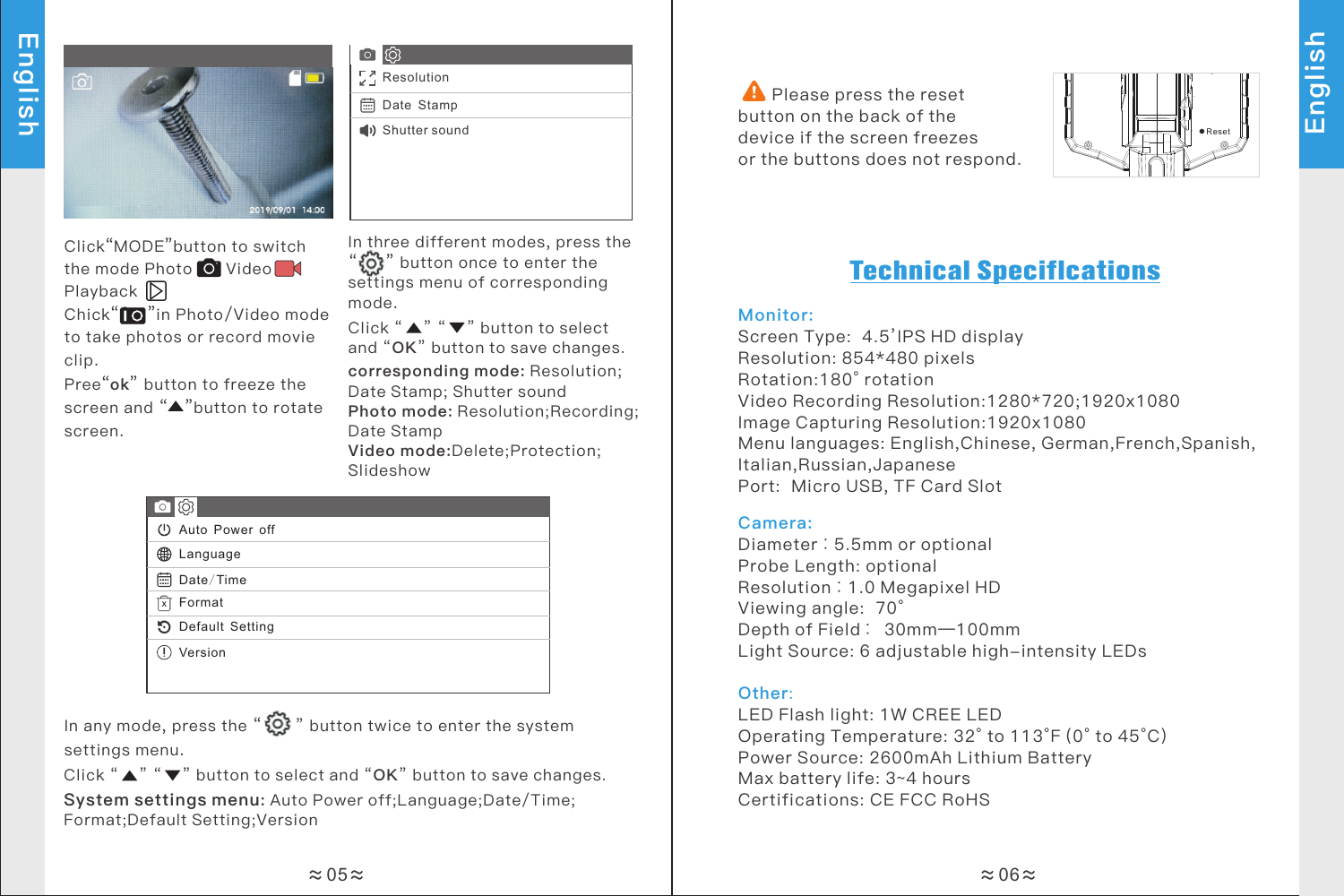#### Contents:

Digital Endoscope User's Manual Probe Accessories – pick up hock, magnet, mirror

Micro USB cable(3.9mm No accessories)

#### EU Environmental Protection

 Waste electrical products should not be disposed of With household waste. Please recycle where facilities Exist. Check with your local authority or retailer for Recycling advices.